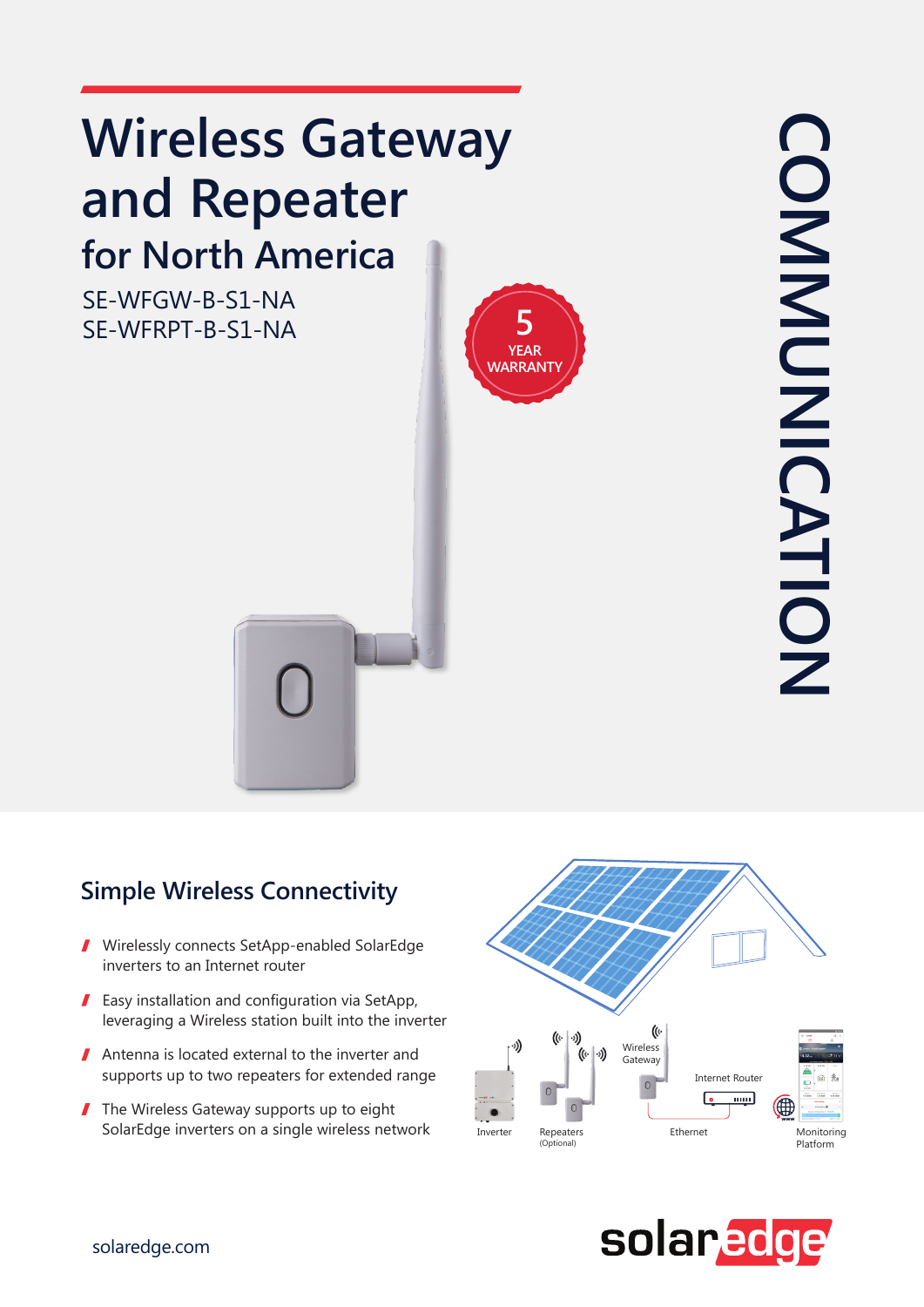# **/ Wireless Gateway and Repeater**

## **for North America**

Model: WiFi-GW

#### SE-WFGW-B-S1-NA, SE-WFRPT-B-S1-NA

| <b>COMPATIBLE INVERTERS</b>                | SEXXXX-XXXXXBXX4<br>(INVERTERS WITH SETAPP CONFIGURATION)                 | <b>UNITS</b>                |
|--------------------------------------------|---------------------------------------------------------------------------|-----------------------------|
| <b>RF PERFORMANCE</b>                      |                                                                           |                             |
| Transmit Power (Max)                       | 19.5                                                                      | dBm                         |
| Receiver Sensitivity (802.11b @ 1Mbps DSS) | $-94$ to $-69$                                                            | dBm                         |
| EIRP with Antenna                          | 24.5                                                                      | dBm                         |
| Outdoor (LOS) Range                        | 400 / 1300                                                                | m / ft                      |
| Indoor Range <sup>(1)</sup>                | 50/160                                                                    | m / ft                      |
| Frequency Band                             | 2412 - 2462                                                               | MHz                         |
| Bandwidth                                  | 20                                                                        | MHz                         |
| Antenna Gain <sup>(2)</sup>                | 5                                                                         | dBi                         |
| <b>NETWORK AND SECURITY</b>                |                                                                           |                             |
| Channels                                   | $1 - 11$                                                                  |                             |
| Security                                   | WPA-PSK, WPA2-PSK, WEP                                                    |                             |
| <b>WIRELESS LAN</b>                        |                                                                           |                             |
| Standards                                  | 802.11b/g/n                                                               |                             |
| Modulation                                 | 802.11b - DSSS-CCK, 802.11g - OFDM, 802.11n - HT modulations, MCS0-7      |                             |
| Data Rates                                 | $1 - 72$                                                                  | Mbps                        |
| <b>ENVIRONMENTAL</b>                       |                                                                           |                             |
| Operating Temperature                      | $-20$ to $+60$ / $-4$ to $+140$                                           | $^{\circ}$ C / $^{\circ}$ F |
| Storage Temperature                        | $-20$ to $+60$ / $-4$ to $+140$                                           | $^{\circ}$ C / $^{\circ}$ F |
| Relative Humidity (non-condensing)         | $0 - 80$                                                                  | $\%$                        |
| Ingress Protection                         | IP20                                                                      |                             |
| <b>MECHANICAL</b>                          |                                                                           |                             |
| Dimensions (HxWxD; with pins)              | 66.3 x 48 x 63 / 2.6 x 1.8 x 2.5                                          | mm / inch                   |
| Weight without Antenna                     | 90/0.20                                                                   | gr / lb                     |
| Weight with Antenna                        | 110 / 0.24                                                                | gr / lb                     |
| <b>POWER SUPPLY</b>                        |                                                                           |                             |
| AC Voltage (nominal)                       | 100-240                                                                   | Vac                         |
| AC Frequency (nominal)                     | 50/60                                                                     | Hz                          |
| Max Input Current                          | 50                                                                        | mA                          |
| <b>STANDARD COMPLIANCE</b>                 |                                                                           |                             |
| Safety                                     | UL62368-1:2014 Ed.2; CSA-C22.2 No. 62368-1:2014 Ed.2                      |                             |
| EMC                                        | CFR 47 FCC Part 15, Subpart B; Canada ICES-003, Issue 6; ANSI C63.10:2013 |                             |
| AC Plug                                    | NEMA 1-15P (two-pole, no ground)                                          |                             |

(1) Approximate values, may differ depending on specific installation conditions

(2) The antenna may have higher gain within EIRP power constraint